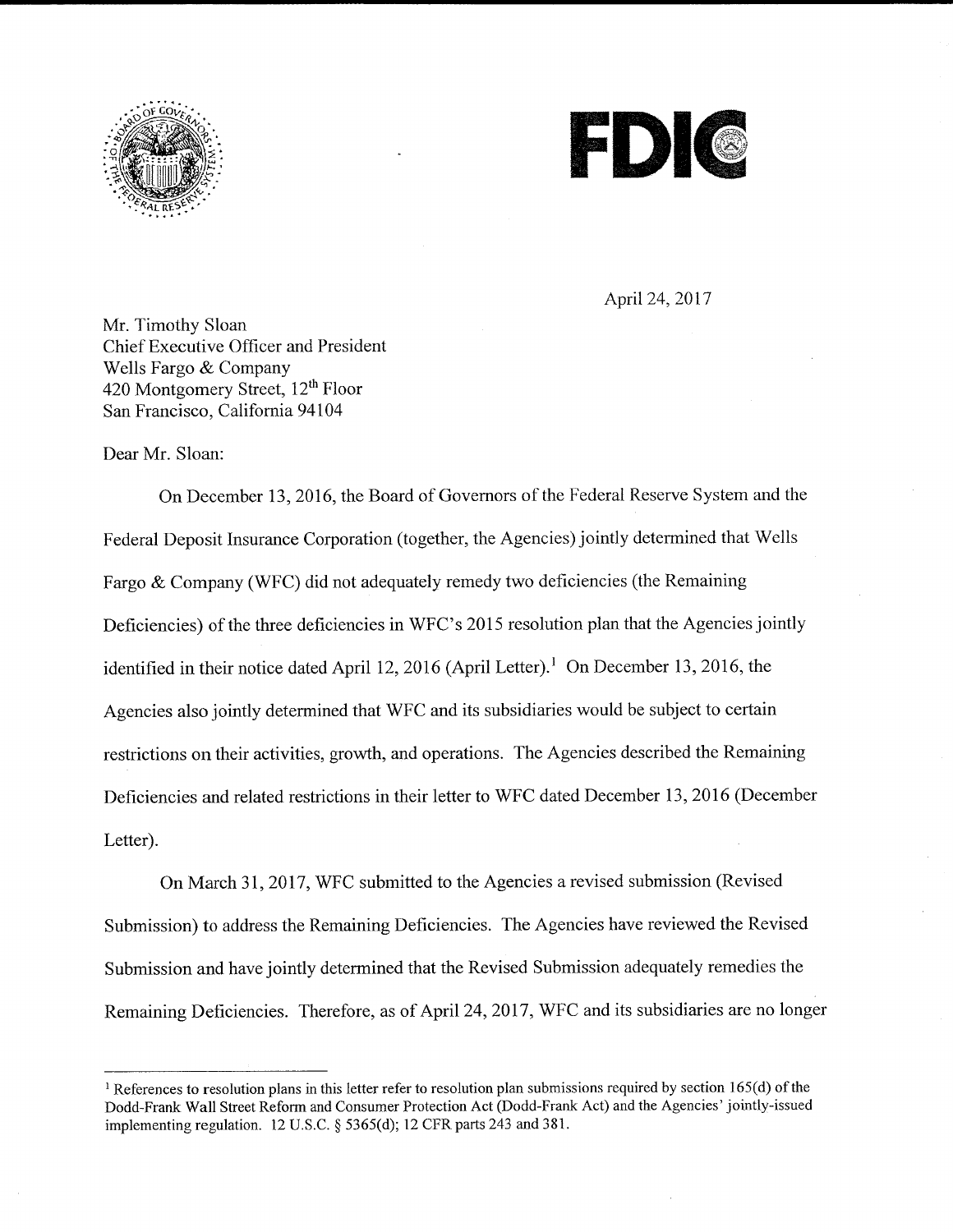subject to the restrictions on the activities, growth, and operations described in the December Letter.

The Agencies note that WFC has taken important steps in addressing the deficiencies outlined in the December Letter. Specifically:

**Legal Entity Rationalization:** WFC's Revised Submission reflects that WFC has adequately remedied the legal entity rationalization deficiency identified in the December Letter. WFC has demonstrated that its legal entity rationalization criteria are clear, actionable, and promote the best alignment of legal entities and business lines to improve the firm's resolvability given the firm's bridge bank strategy. In particular, the firm provided examples demonstrating how application of the criteria has caused the firm to take action to optimize its organizational structure and also provided an analysis of how the resolvability risks of a bridge bank strategy are addressed by the criteria. The submission also includes fonnalized governance procedures to ensure the application of the criteria on an ongoing basis.

**Operational (Shared Services):** WFC's Revised Submission reflects that it has adequately remedied the operational deficiency related to shared services identified in the December Letter. In particular, WFC has incorporated the mapping of critical services into its legal entity rationalization criteria and implementation efforts. The firm has identified areas of potential misalignment between its criteria and its existing servicing model, and the Revised Submission indicates that the firm is taking appropriate action to address these areas.